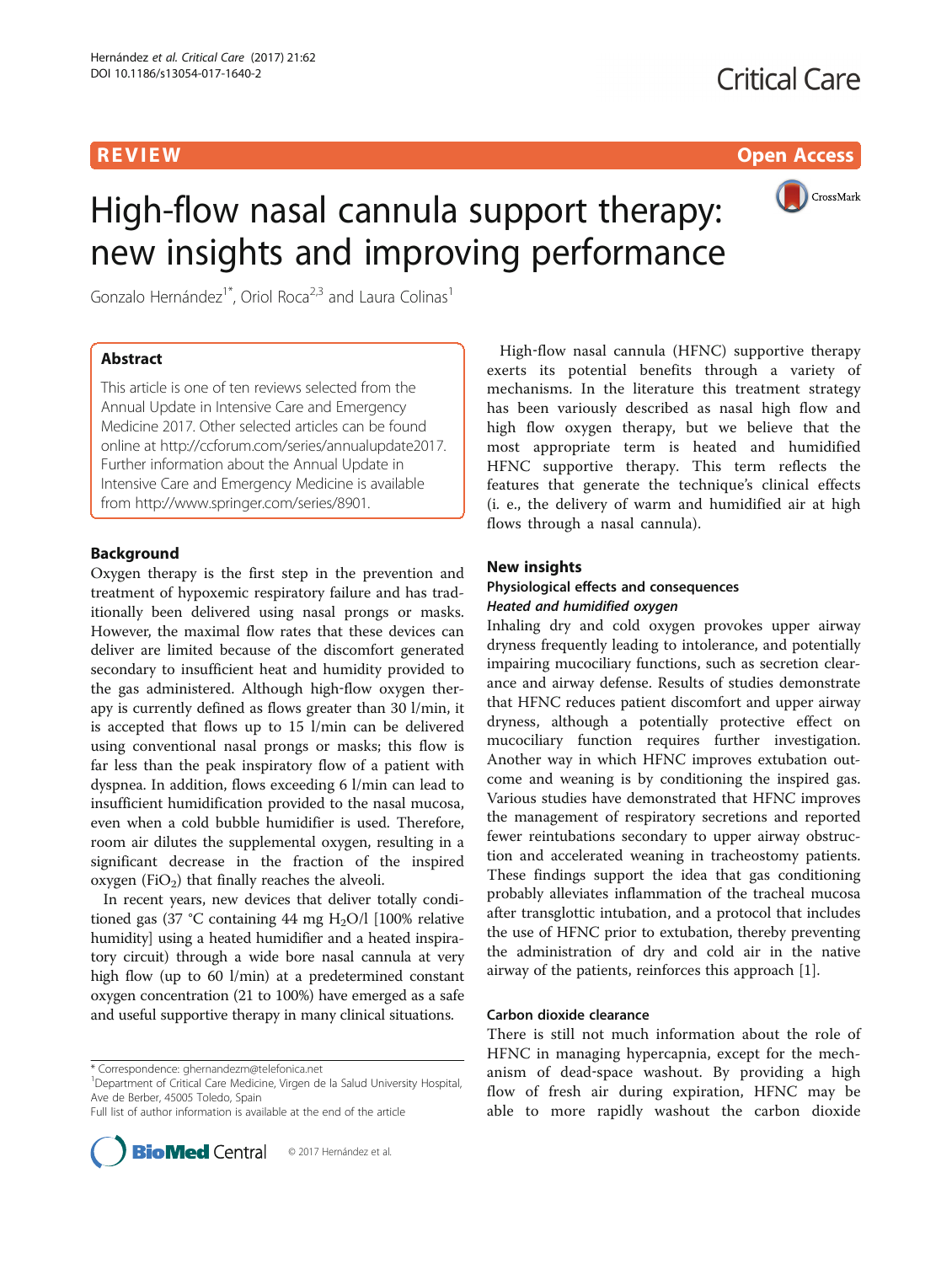$(CO<sub>2</sub>)$  filling the nasopharyngeal cavity. Möller et al. constructed an airway model using a computed tomography (CT) scan, and analyzed the lavage of gas tracers under apneic conditions. The authors observed a linear positive correlation between tracer‐gas clearance in the model and the flow rate of HFNC, approximately 1.8 ml/s increase in clearance for every 1.0 l/min increase in flow [\[2](#page-9-0)].

However, in recent years, new studies have highlighted some additional mechanisms affecting  $CO<sub>2</sub>$  clearance. Alveolar ventilation has been suggested by Patel et al., after obtaining a mean apnea time of 17 min in surgical patients [[3\]](#page-9-0). The authors reported further evidence that classical apneic oxygenation provided little clearance of  $CO<sub>2</sub>$  apart from that obtained from limiting rebreathing. Continuous insufflation of a high‐flow gas mixture facilitates oxygenation and  $CO<sub>2</sub>$  clearance through gaseous mixing. Evidence for the existence of flow-dependent, non‐rhythmic ventilatory exchange can be provided by comparing the increase in rise of  $CO<sub>2</sub>$  under different continuous insufflation apneic conditions. While Rudolf and Hohenhorst [[4\]](#page-9-0) reported a rate of carbon dioxide increase of 0.24 kPa/min using a low-flow oxygen intratracheal cannula (0.5 l/min), Patel et al. [\[3](#page-9-0)] achieved a rate of carbon dioxide increase of 0.15 kPa/min and a steady‐state carbon dioxide level was not reached. This result was improved only when using a high‐flow oxygen intratracheal cannula (45 l/min), reaching a steady‐state carbon dioxide level within 5 min of the start of the apnea [[4\]](#page-9-0).

Recently, Hernandez et al. [[5\]](#page-9-0) reported data supporting a possible role of HFNC in managing hypercapnia after extubation. The investigators compared non‐invasive ventilation (NIV) to HFNC in a fixed 24 h protocol after extubation in high‐risk for reintubation patients, using a non-inferiority randomized trial. There was a trend towards a higher rates of postextubation respiratory failure due to hypercapnia in the NIV group than in the HFNC group, although this difference was not translated to the rates of hypercapnia as the reason for reintubation. They argued that the real time under NIV, clearly inferior to the 24 h expected by protocol, suggests that discomfort could have been the reason for hypercapnic postextubation respiratory failure in some NIV patients, as  $PaCO<sub>2</sub>$  improved without any respiratory support in most patients. The reported rates of reintubation due to hypercapnia were similar in the two groups, as were the values of gasometric variables at reintubation, suggesting that high‐flow is at least as good as NIV for managing postextubation hypercapnia in high‐risk patients.

### Positive pharyngeal pressure

HFNC can induce a positive pharyngeal pressure during expiration due to its constant ingoing flow, with the

effect mainly determined by the flow rate provided by HFNC and the expiratory flow exhaled by the patient, with lower pressures when the patient keeps the mouth open.

Parke and McGuinness [[6\]](#page-9-0) reported that HFNC increased the mean pharyngeal pressure by about 1  $cmH<sub>2</sub>O$  per 10 l/min, within a range of 30–50 l/min, but more recently [[7\]](#page-9-0), the same group reported that the linear increase in the pharyngeal pressure was maintained when using extra high-flow with 100 l/min (combining two HFNC systems), obtaining pharyngeal pressures up to  $11.9 \text{ cm} + 1.2$ . However, these values were obtained in healthy volunteers and extrapolation to the critical care arena may not be accurate.

Despite this uncertainty about how much positive end‐ expiratory pressure (PEEP) can really be offered by HFNC, studies [[8](#page-9-0)] have demonstrated that end-expiratory lung impedance increases with rising flow rate of HFNC, suggesting an increase in end-expiratory lung volume. In addition, hemodynamic changes similar to those obtained in patients under NIV with pressure levels close to 10 cmH<sub>2</sub>O have been reported [[9\]](#page-9-0). Right atrial pressure has been considered as a surrogate of right ventricular preload and is most commonly estimated by inferior vena cava (IVC) diameter and the presence of inspiratory collapse. Changes in IVC diameter have been used to determine preload responsiveness in positive pressure ventilated patients. In a population of patients with New York Heart Association (NYHA) class III heart failure, treatment with HFNC at 20 and 40 l/min was associated with mean attributable reductions in the IVC inspiratory collapse of 20 and 53% from baseline, respectively. These changes were reversible after HFNC withdrawal suggesting that HFNC therapy may modify the hemodynamic status in heart failure patients at the same rate as does NIV.

HFNC is, therefore, not entirely similar to applying continuous positive airway pressure (CPAP), which aims to maintain a steady level of positive pressure during the whole cycle of breath. The target of HFNC is flow instead of pressure, so the objective when applying HFNC should not be the pharyngeal pressure measured but the changes in hemodynamic status and the increase in lung aeration.

# Clinical data

#### Acute hypoxemic respiratory failure

#### Effects of HFNC on physiological variables and comfort

The first studies in patients with acute respiratory failure focused on the effects of HFNC therapy on physiological variables [\[10](#page-9-0)–[12\]](#page-9-0) and reported oxygenation enhancement with reductions in respiratory rate and no changes in PaCO<sub>2</sub> (Table [1\)](#page-2-0). Moreover, HFNC appeared to be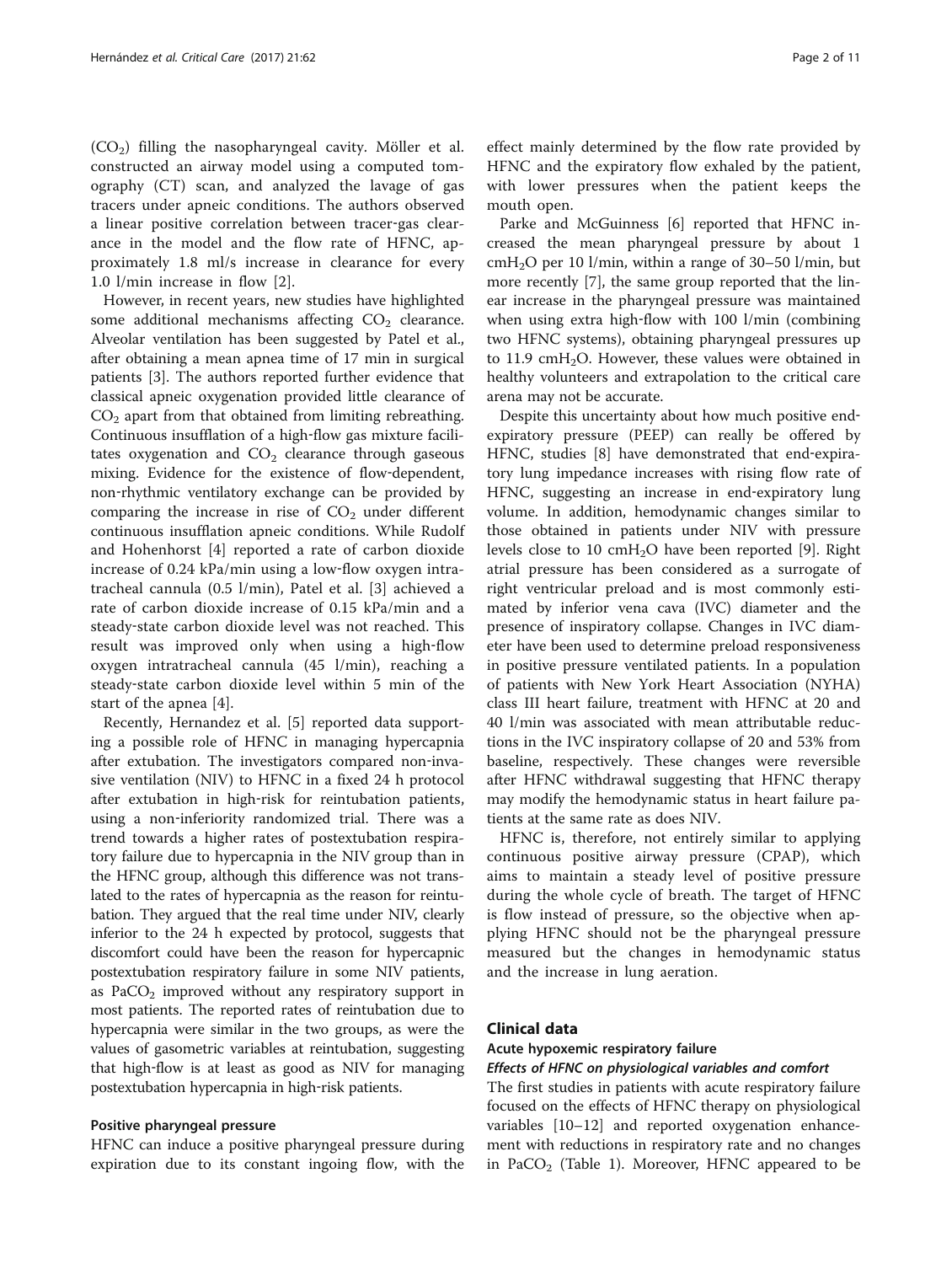<span id="page-2-0"></span>

| Table 1 Most relevant studies of high flow nasal cann |                     | ula oxygen (HFNC)                                     |                                                                                                        |                                                                                                                                                                                                                                                                                                                                                                          |
|-------------------------------------------------------|---------------------|-------------------------------------------------------|--------------------------------------------------------------------------------------------------------|--------------------------------------------------------------------------------------------------------------------------------------------------------------------------------------------------------------------------------------------------------------------------------------------------------------------------------------------------------------------------|
| Condition                                             | Author [ref]        | Design                                                | Patients                                                                                               | Main results                                                                                                                                                                                                                                                                                                                                                             |
| Acute respiratory failure (ARF)                       | Roca et al. [19]    | Retrospective cohort                                  | readmitted to ICU due to ARF<br>37 lung transplant recipients<br>(40 episodes)                         | HFNC was 3. Multivariate analysis showed that HFNC<br>29.8%, and the NNT to prevent one intubation with<br>The absolute risk reduction for MV with HFNC was<br>associated with a decreased risk of MV (OR 0.11<br>therapy was the only variable at ICU admission<br>[95% CI 0.02-0.69]; $p = 0.02$ )                                                                     |
|                                                       | Frat et al. [20]    | Randomized controlled trial                           | assigned to HFNC, conventional<br>313 ARF patients randomly<br>oxygen therapy or NIV                   | $(p = 0.046)$ and 2.50 (95% Cl, 1.31 to 4.78) with NIV vs HFNC<br>1.01 to 3.99) with conventional oxygen therapy vs HFNC<br>< 200 mmHg, the intubation rate was significantly lower<br>The hazard ratio for death at 90 days was 2.01 (95% Cl<br>$(p = 0.006)$ . In the subgroup of patients with a PaO <sub>2</sub> /F <sub>1</sub> O <sub>2</sub><br>in the HFNC group |
|                                                       | Rello et al. [31]   | Retrospective cohort                                  | 35 patients with ARF due to<br>H1N1 viral pneumonia                                                    | F <sub>i</sub> O <sub>2</sub> . All 8 patients on vasopressors required intubation<br>After 6 h of HFNC, non-responders had a lower PaO <sub>2</sub> /                                                                                                                                                                                                                   |
|                                                       | Lemiale et al. [29] | Randomized controlled trial                           | to a 2 h of HFNC vs conventional<br>patients with ARF randomized<br>100 immunocompromised<br>oxygen    | No differences in secondary outcomes (RR, HR, comfort,<br>No differences in NIV or invasive MV during the 2 h<br>dyspnea and thirst) were observed<br>period were observed.                                                                                                                                                                                              |
|                                                       | Mokart et al. [42]  | Retrospective propensity-score<br>analysis            | to the ICU due to severe ARF<br>178 cancer patients admitted                                           | HFNC-NIV was associated with more VFD and less septic<br>Mortality of patients treated with HFNC 35 vs 57%<br>for patients never treated with HFNC, $p = 0.008$<br>shock occurrence.                                                                                                                                                                                     |
|                                                       | Kang et al. [30]    | Retrospective cohort                                  | HFNC and required intubation<br>175 patients who failed on                                             | overall ICU mortality [adjusted OR = 0.317, $p = 0.005$ ;<br>In propensity-adjusted and -matched analysis, early<br>intubation (<48 h) was associated with better<br>matched OR = $0.369$ , $p = 0.046$ ]                                                                                                                                                                |
|                                                       | Frat et al. [23]    | Post-hoc analysis of a randomized<br>controlled trial | patients of the FLORALI study<br>82 immunocompromised                                                  | NIV was associated with higher risk of intubation<br>and mortality                                                                                                                                                                                                                                                                                                       |
|                                                       | Roca et al. [32]    | Prospective cohort                                    | 157 patients with severe<br>pneumonia                                                                  | ROX index, defined as ratio of SpO <sub>2</sub> /FiQ <sub>2</sub> to respiratory<br>rate, 2 4.88 measured after 12 h of HFNC was significantly<br>associated with lower risk for MV (HR 0.273 [95% C]<br>$0.121 - 0.618$                                                                                                                                                 |
|                                                       | Coudroy et al. [25] | Retrospective cohort                                  | 115 immunocompromised<br>patients                                                                      | significantly higher in patients treated with NIV than<br>with HFNC<br>The rates of intubation and 28-day mortality were                                                                                                                                                                                                                                                 |
| Cardiac surgery                                       | Parke et al. [18]   | Randomized                                            | to receive HFNC or oxygen therapy<br>hypoxemic ARF were randomized<br>60 patients with non-severe      | HFNC patients tended to need NIV less frequently<br>(10 vs 30%; $p = 0.10$ ) and had significantly fewer<br>desaturations $(p = 0.009)$                                                                                                                                                                                                                                  |
|                                                       | Parke et al. [38]   | Randomized controlled trial                           | surgery randomized to HFNC vs<br>conventional oxygen therapy<br>340 patients after cardiac<br>for 48 h | were observed, but HFNC did reduce the requirement<br>No differences in oxygenation on Day 3 after surgery<br>for escalation of respiratory support (OR 0.47, 95% Cl<br>$0.29 - 0.7$ , $p = 0.001$ )                                                                                                                                                                     |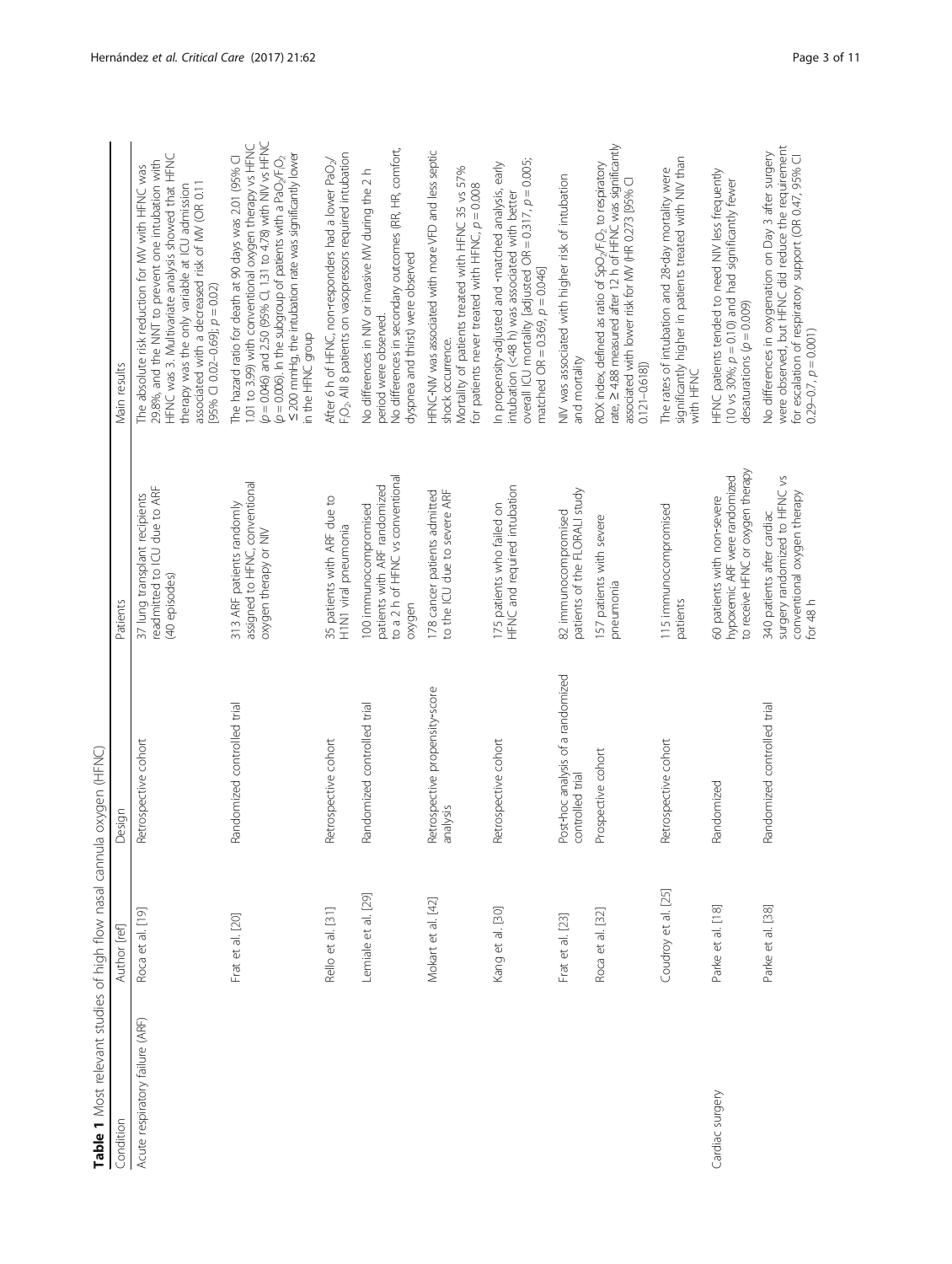|                        |                         | Table 1 Most relevant studies of high flow nasal cannula oxygen (HFNC) (Continued) |                                                                                                                                                                         |                                                                                                                                                                                                                                                                                                                    |
|------------------------|-------------------------|------------------------------------------------------------------------------------|-------------------------------------------------------------------------------------------------------------------------------------------------------------------------|--------------------------------------------------------------------------------------------------------------------------------------------------------------------------------------------------------------------------------------------------------------------------------------------------------------------|
|                        | Corley et al. [39]      | Randomized controlled trial                                                        | 2 30 kg/m <sup>2</sup> received conventional<br>155 extubated patients with BMI<br>oxygen therapy or HFNC                                                               | RR. Five patients failed allocated treatment in the control<br>group compared with three in the treatment group (OR<br>No difference was seen between groups in atelectasis.<br>There was no difference in mean PaO <sub>2</sub> /F <sub>i</sub> O <sub>2</sub> ratio or<br>$0.53; 95\%$ CI 0.11, 2.24, $p = 0.40$ |
|                        | Stephan et al. [28]     | Randomized noninferiority trial                                                    | patients who developed ARF<br>or were deemed at risk for<br>extubation. HFNC vs BiPAP<br>830 cardiothoracic surgical<br>respiratory failure after                       | The treatment failed in 87 (21.0%) of 414 patients with<br>$(p = 0.003)$ . No significant differences were found for<br>ICU mortality (23 patients with BIPAP [5.5%] and 28<br>HFNC and 91 (21.9%) of 416 patients with BiPAP<br>with HFNC $[6.8\%]$ ; $p = 0.66$ )                                                |
| Pre-intubation         | Vourc'h et al. [43]     | Randomized controlled trial                                                        | ratio < 300 mmHg, RR $\geq$ 30 ppm<br>and $F_1O_2 \geq 0.5$ . Randomized to<br>124 patients with PaO <sub>2</sub> /F <sub>I</sub> O <sub>2</sub><br>HFNC or facial mask | intubation-related adverse events including desaturation<br>(HFNC 91.5% vs high flow facial mask 89.5%; p = 0.44).<br>No differences in the lowest saturation was observed<br>There was no difference in difficult intubation, VFD,<br><80% or mortality                                                           |
| Post-extubation        | Maggiore et al. [37]    | Randomized controlled trial                                                        | ≤ 300 before extubation who<br>conventional oxygen therapy<br>were randomized to 48 h of<br>105 patients with PaO <sub>2</sub> /F <sub>i</sub> O <sub>2</sub><br>DNHH b | desaturations, reintubation rate, or any form of ventilator<br>dryness, episodes of interface displacements, oxygen<br>HFNV improved the PaO <sub>2</sub> /F <sub>i</sub> O <sub>2</sub> ratio, comfort, airway<br>support                                                                                         |
|                        | Rittayamai et al. [44]  | Randomized crossover study                                                         | HFNC and conventional oxygen<br>17 patients were randomized<br>after extubation to sequential<br>therapy for 30 min periods                                             | less dyspnea and lower RR and HR. Most of the subjects<br>(88.2%) preferred HFNC to conventional oxygen therapy<br>At the end of the study, patients with HFNC reported                                                                                                                                            |
|                        | Tiruvoipati et al. [36] | Randomized crossover study                                                         | sequential HFNC and facial mask<br>50 patients were randomized to<br>after extubation                                                                                   | $(p = 0.01)$ and tended to be more comfortable $(p = 0.09)$<br>There was no significant difference in gas exchange,<br>RR or hemodynamics. HFNC was better tolerated                                                                                                                                               |
|                        | Hernandez et al. [1]    | Randomized controlled trial                                                        | conventional oxygen therapy for 24 h<br>were randomized to either HFNC or<br>any high-risk factor for reintubation<br>527 extubated patients without                    | was less common in the high-flow group 8.3 vs 14.4%<br>group $(p = 0.004)$ . Postextubation respiratory failure<br>Reintubation within 72 h was less common in the<br>high-flow group, 4.9 vs 12.2% in the conventional<br>in the conventional group $(p = 0.03)$                                                  |
|                        | Hernandez et al. [5]    | Randomized non-inferiority trial                                                   | 604 extubated patients with at<br>to either HFNC or NIV for 24 h<br>reintubation were randomized<br>least one high-risk factor for                                      | HFNC group (26.9 vs 39.8%, risk difference, 12.9%; 95%<br>Reintubation within 72 h was noninferior in the HFNC<br>postextubation respiratory failure was lower in the<br>group compared to the NIV group (22.8 vs 19.1%,<br>absolute difference, -3.7%; 95% CI -9.1% to ~);<br>$C166%$ to $\infty$ )               |
| procedures<br>Invasive | Lucangelo et al. [45]   | Randomized controlled trial                                                        | mask, nasal cannula, and HFNC<br>assigned to 3 groups: Venturi<br>45 patients were randomly<br>during bronchoscopy                                                      | At the end of bronchoscopy, HFNC-treated patients<br>had higher PaO <sub>2</sub> /F <sub>i</sub> O <sub>2</sub> , and SpO <sub>2</sub>                                                                                                                                                                             |
|                        | Simon et al. [46]       | Randomized controlled trial                                                        | 40 patients with hypoxemic<br>ARF received NIV or HFNC<br>during bronchoscopy                                                                                           | NIV group had better oxygenation. Two patients with<br>HFNC were unable to proceed to bronchoscopy due<br>to progressive hypoxemia                                                                                                                                                                                 |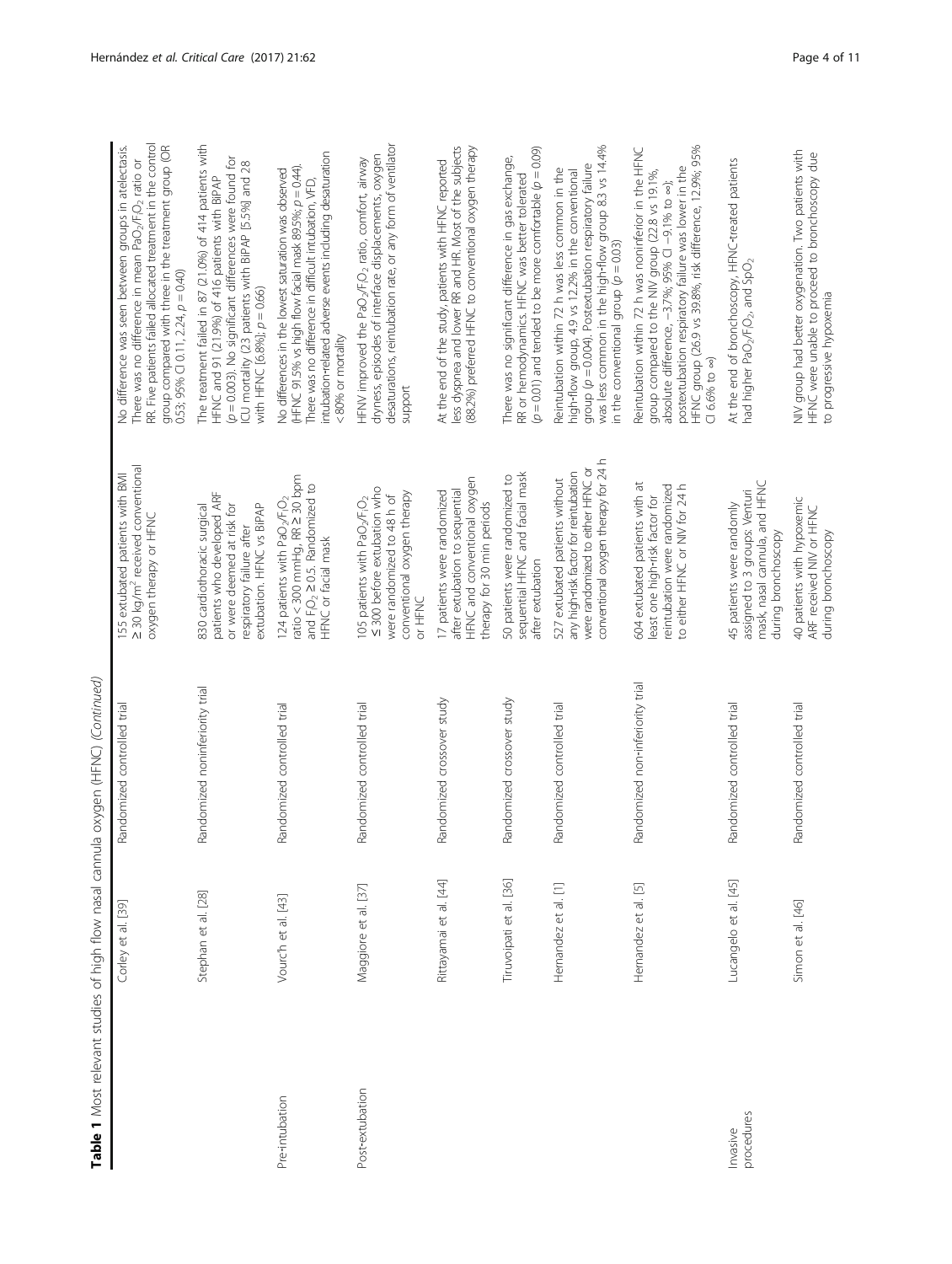| Š<br>$\zeta$                         |  |
|--------------------------------------|--|
| (ニュニ<br>ļ<br>J<br>I                  |  |
| į<br>ת<br>١<br>ייניי מהרה בקווח מיי  |  |
| j<br>į<br>١                          |  |
| í<br>$\mathcal{L}$<br>$\overline{a}$ |  |
| j<br>l<br>1<br>5<br>ļ                |  |
| j<br>į                               |  |
| Table 1 <sup>N</sup>                 |  |

|                      |                        | Table 1 Most relevant studies of high flow nasal cannula oxygen (HFNC) (Continued) |                                                                                               |                                                                                                                                                                                                              |
|----------------------|------------------------|------------------------------------------------------------------------------------|-----------------------------------------------------------------------------------------------|--------------------------------------------------------------------------------------------------------------------------------------------------------------------------------------------------------------|
| Heart failure        | Roca et al. [9]        | Prospective cohort                                                                 | 10 adult patients with NYHA<br>ejection fraction 45% or less<br>class III and left ventriclar | decreased from baseline (37%) to HFNC with 20 I/min<br>Median inspiratory IVC collapse significantly (p < 0.05)<br>(28%) and HFNC with 40 I/min (21%). Changes in NC<br>inspiratory collapse were reversible |
| Emergency department | Rittayamai et al. [15] | Randomized comparative study                                                       | or conventional oxygen for 1 h<br>40 hypoxemic patients were<br>randomized to receive HFNC    | No serious adverse events related to HFNC were<br>HFNC improved dyspnea and comfort.<br>observed                                                                                                             |
|                      | lones et al. [47]      | Randomized controlled trial                                                        | 303 hypoxemic and tachypneic<br>patients admitted to the<br>emergency department              | 5.5% of HFNC patients vs 11.6% of conventional oxygen<br>therapy patients required MV within 24 h of admission<br>$(p = 0.053)$                                                                              |
|                      |                        |                                                                                    |                                                                                               |                                                                                                                                                                                                              |

MV mechanical ventilation, RR respiratory rate, ICU intensive care unit, ARF acute respiratory failure, VFD ventilator‐free days, NNT number needed to treat, COT conventional oxygen therapy, NIV non‐invasive ventilation, HR heart rate, BMI body mass index, IVC inferior vena cava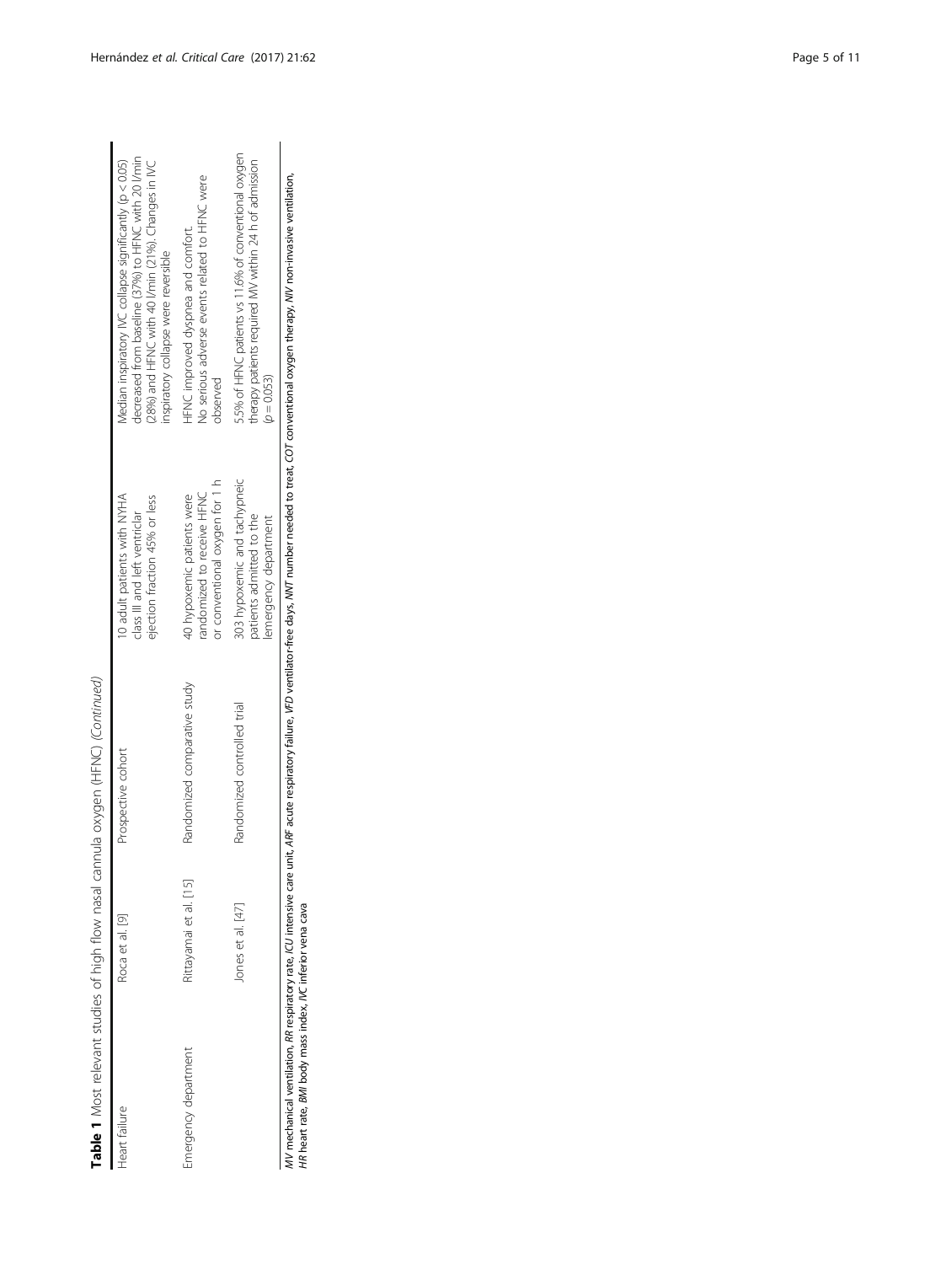better tolerated and achieved a greater level of comfort than conventional oxygen devices [\[10](#page-9-0), [12\]](#page-9-0). HFNC was also usually better tolerated than NIV, although NIV obtained greater improvements in oxygenation [\[13](#page-9-0), [14\]](#page-9-0).

In addition, HFNC has been used in small cohorts of patients with acute respiratory failure in the emergency department [\[15, 16](#page-9-0)] and even in 150 children less than 2 years old during interhospital transport [\[17](#page-9-0)]. The effects on oxygenation and rates of intubation reported in all these studies are similar to those found when HFNC has been used in patients with acute respiratory failure admitted to critical care areas, suggesting that, with adequate monitoring, HFNC can be safely used outside the critical care setting.

#### Effects on intubation rate and mortality

These physiological studies provide the rationale for considering HFNC as a potentially useful tool for decreasing intubation rates and mortality in patients with acute respiratory failure. The first randomized controlled trial (RCT) included postoperative cardiac surgery patients with mild to moderate acute respiratory failure [[18\]](#page-9-0). In that preliminary trial, HFNC patients were less likely to need escalation to NIV and had fewer desaturations than those treated using a standard humidified high flow face mask. In another retrospective analysis of a prospectively assessed cohort of 37 lung transplant patients readmitted to the ICU because of acute respiratory failure, HFNC therapy was the only variable at ICU admission associated with a decreased risk of mechanical ventilation in the multivariate analysis [\[19](#page-9-0)]. The absolute risk reduction for mechanical ventilation with HFNC was 29.8%, and only three patients needed to be treated with HFNC to prevent one intubation. Moreover, nonventilated patients had an increased survival rate.

More recently, the results of the first large RCT to assess clinical outcomes with HFNC (50 l/min), conventional oxygen devices and NIV have been published [[20](#page-9-0)]. The study included 310 patients with *de novo* hypoxemic acute respiratory failure, defined as  $PaO_2/FiO_2$  ratio  $\leq 300$ mmHg or respiratory rate > 25 bpm with 10 lpm of  $O_2$ . Patients with a history of chronic respiratory disease, including chronic obstructive pulmonary disease (COPD), as well as patients with acute cardiogenic pulmonary edema, severe neutropenia and hypercapnia (PaCO<sub>2</sub> > 45 mmHg) were excluded, as were patients with other organ failures, including hemodynamic instability or vasopressors at the time of inclusion. The most frequent cause of acute respiratory failure was pneumonia (75%) and 80% of the enrolled patients showed bilateral pulmonary infiltrates at study inclusion. The primary outcome (the rate of endotracheal intubation) did not differ significantly between the groups (HFNC 38% vs. standard oxygen 47% and NIV 50%;  $p = 0.18$ ).

This negative result may be due to the fact that the observed rate of intubation with standard oxygen was lower than expected and, therefore, the study may have been underpowered. However, a *post hoc* adjusted analysis including the 238 patients with a PaO<sub>2</sub>/FiO<sub>2</sub> ratio  $\leq$ 200 mmHg found that HFNC reduced intubation rates  $(p = 0.009)$ . In the entire cohort, HFNC increased ventilator‐free days, reduced 90‐day mortality and was associated with better comfort and lower dyspnea severity. In contrast, NIV patients had higher 90‐day mortality rates than HFNC patients.

Mechanisms that may explain these findings are the small amount of positive airway pressure and increased  $CO<sub>2</sub>$  excretion with HFNC, the overall reduction in the need for intubation and the lower incidence of septic shock. Moreover, important concerns have been raised regarding how NIV was applied. First, half of the patients in the NIV group were treated with NIV for less than eight hours during the first two days of randomization and received HFNC between NIV sessions. Second, high tidal volumes  $(9.2 \pm 3.0 \text{ ml/kg})$ were used, which may have aggravated the preexisting lung injury. In fact, patients with acute respiratory failure usually have high respiratory rates and minute volumes and are more likely to present patient-ventilator asynchronies. Third, relatively low levels of PEEP were used in potentially recruitable patients  $(5 \pm 1)$  $cmH<sub>2</sub>O$ ). Fourth, intermittent sessions of NIV may induce the phenomenon of recruitment/derecruitment, generating ventilator-induced lung injury (VILI). Finally, NIV was delivered through a face mask although it has later been shown that a helmet interface may be associated with better outcomes [[21, 22\]](#page-9-0). Thus, the NIV protocol in this study could be assumed to be close to what is real practice at the bedside in many centers treating acute respiratory failure with NIV, so an underestimation of the NIV treatment effect in a pragmatic trial cannot be ruled out.

More recently, a post hoc subgroup analysis in a subset of immunocompromised patients was performed on the FLORALI study [\[23](#page-9-0)]. Thirty patients treated with standard oxygen therapy, 26 treated with HFNC, and 26 treated with NIV were included. The intubation and mortality rates were significantly higher in patients randomly assigned to NIV and, apart from age, the use of NIV as the first-line therapy was the only variable independently associated with a higher risk of endotracheal intubation and mortality in the multivariate logistic regression analysis. Moreover, the expired tidal volume measured 1 h after NIV initiation was higher in the patients who died than in survivors  $(11.1 \pm 2.6 \text{ ml/kg of})$ predicted weight versus  $7.6 \pm 3.1$  ml/kg;  $p = 0.02$ ). Similarly, higher tidal volumes have been associated with NIV failure [[24\]](#page-9-0).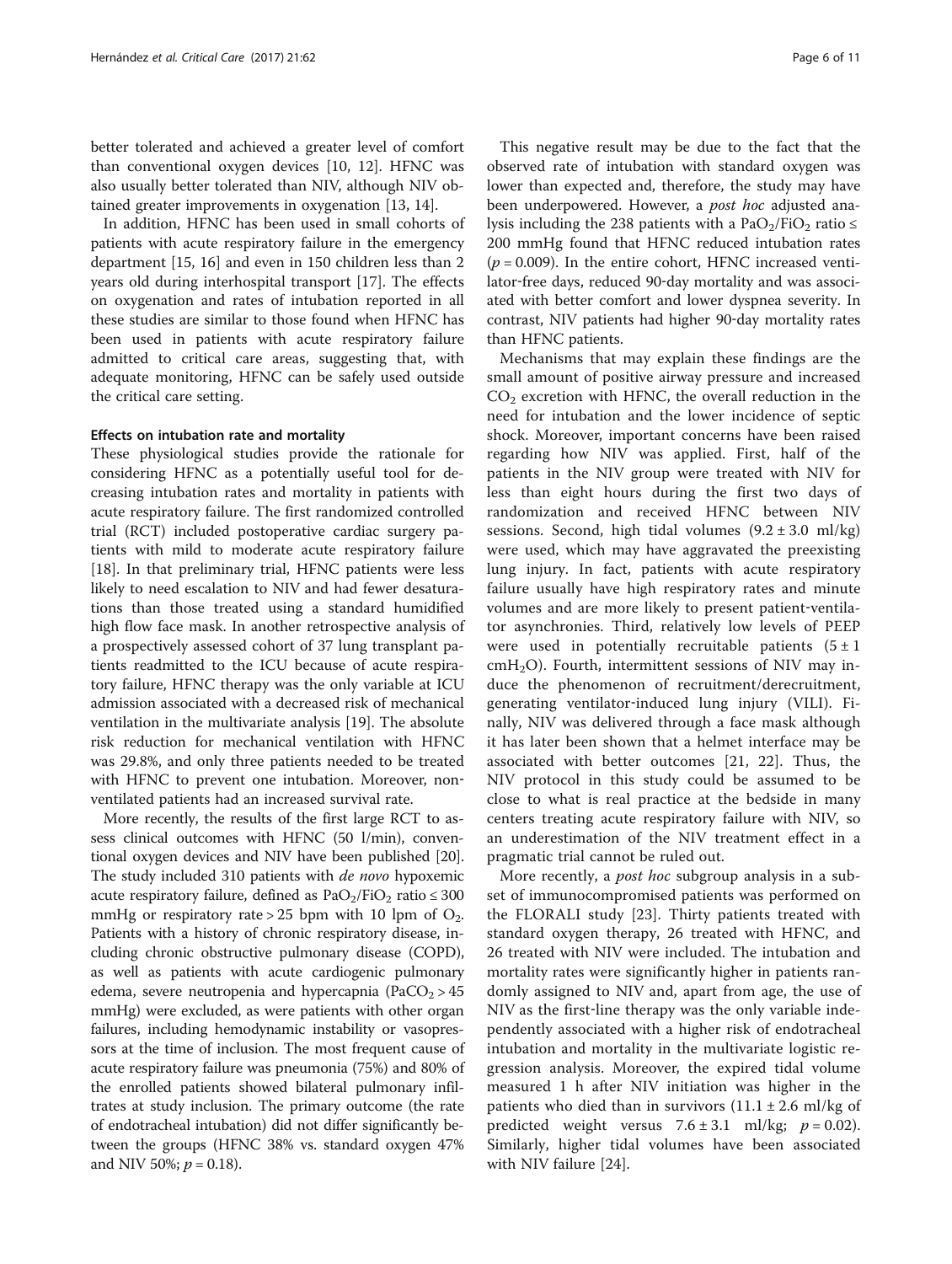Thus, the high tidal volumes and high transpulmonary pressures obtained during NIV may induce VILI in a pre‐injured lung and may be at least partially responsible for NIV failure and higher mortality. These results were similar to those observed in a recently published 8‐year observational study of a cohort of 115 immunocompromised patients [\[25\]](#page-9-0).

Two recent systematic reviews and meta-analyses have also been published that evaluated the effectiveness of HFNC [[26](#page-9-0), [27](#page-9-0)]. In the first study, no differences in terms of mortality or higher respiratory support requirement was observed [[26\]](#page-9-0). Most recently, Monro‐Somerville et al. [[27\]](#page-9-0) found that, although HFNC appears to be well tolerated, no difference in intubation rates or mortality was observed in patients treated with HFNC compared to those treated with usual care (conventional oxygen or NIV). However, the required information size was not reached: in fact, only 30.6 and 62.3% of the estimated needed patients were included for the primary (mortality) and secondary (intubation) outcomes, respectively. Moreover, HFNC was shown to have better survival and lower intubation rates than conventional oxygen and, although no differences were observed compared with NIV, HFNC was better tolerated. Finally, certain methodological issues regarding some of the studies included in both meta‐analyses should be noted. First, a study by Stephan et al. [[28\]](#page-9-0) was a positive non-inferiority trial comparing HFNC and NIV; however, in the meta‐analysis it appears as a negative trial as no differences were observed between HFNC and NIV. Second, in a study by Lemiale et al. [[29](#page-9-0)], HFNC was only used for a 2 htrial and in such a short period of time it would be difficult to observe any difference between treatments. Finally, and most importantly, studies included in both meta‐analyses had very heterogeneous populations of acute respiratory failure patients in terms of severity with huge differences in risks of intubation.

#### Predictors of HFNC success

The existence of accurate, early predictors of HFNC success is important. Indeed, a recent propensity‐score analysis associated early intubation (within the first 48 h) with better ICU survival [\[30](#page-9-0)]. In spite of its limitations, the study by Kang et al. [[30\]](#page-9-0) raises an important issue – the fact that delayed intubation may worsen the prognosis of patients treated with HFNC. Therefore, the ability to describe accurate predictors of HFNC success that can allow timely endotracheal intubation in patients who are likely to fail is a point of special interest. Sztrymf et al. [\[12](#page-9-0)] reported that respiratory rate as well as the percentage of patients exhibiting thoraco‐abdominal asynchrony as early as 30 and 15 min after the beginning of HFNC were significantly higher in patients who required endotracheal intubation. Moreover, the  $PaO<sub>2</sub>/$ 

 $FiO<sub>2</sub>$  ratio 1 h after the start of HFNC was significantly lower in patients requiring invasive mechanical ventilation. Similarly, in a series of 20 patients with  $H_1N_1$  infection treated with HFNC, worse  $PaO<sub>2</sub>/FiO<sub>2</sub>$  ratios were observed in patients who required intubation after six hours of treatment [[31\]](#page-9-0). Interestingly, a recent prospective study showed that patients with severe pneumonia who had a ROX index (defined as the ratio of  $SpO<sub>2</sub>/FiO<sub>2</sub>$  to respiratory rate) ≥ 4.88 after 12 h of HFNC therapy were less likely to be intubated, even after adjusting for potential covariates [[32\]](#page-10-0). Moreover, among patients who were still on HFNC after 18 h, the median change in the ROX index between 18 and 12 h was significantly higher in patients who did not require intubation. However, non-pulmonary severity has also been described as a good predictor of HFNC failure. Indeed, the presence of shock has been associated with a higher risk of mechanical ventilation [[19, 23\]](#page-9-0).

In a preliminary study by Hernandez et al. [\[33](#page-10-0)] titrating high-flow according to patient tolerance, a gas flow > 35 l/min 12 h after extubation predicted reintubation, suggesting that the flow tolerated by patients is a marker of severity; unfortunately, this result was not reproduced in the subsequent randomized trial [\[5](#page-9-0)].

#### ARDS patients

Another controversial issue is whether patients with bilateral infiltrates treated with HFNC can be considered as having acute respiratory distress syndrome (ARDS). In fact, most patients included in studies have bilateral infiltrates [[20,](#page-9-0) [32](#page-10-0)]. The Berlin definition of ARDS [[34](#page-10-0)] requires a minimum of 5  $cmH<sub>2</sub>O$  of PEEP, and it has been shown that HFNC can provide a level of PEEP that is higher at peak expiratory pressure [[7](#page-9-0)]. Moreover, ARDS does not begin at the time of mechanical ventilation onset. Therefore, it can be accepted that patients with a risk factor for ARDS, who are hypoxemic (PaO<sub>2</sub>/FiO<sub>2</sub> ratio ≤ 300 mmHg) and have bilateral infiltrates not fully explained by cardiac failure or fluid overload, may be considered as ARDS patients. In these patients, HFNC may achieve success rates similar to those of NIV [[35\]](#page-10-0).

# Prevention of postextubation respiratory failure and reintubation

Extubation failure is an independent predictor of mortality. The development of therapies to prevent this has been focused on specific causes of reintubation (corticoids for larynx edema and NIV for hypercapnic respiratory failure in patients with chronic pulmonary diseases) and in patients with risk factors associated with extubation failure. Usually, extubated patients receive conventional oxygen therapy for correcting the oxygenation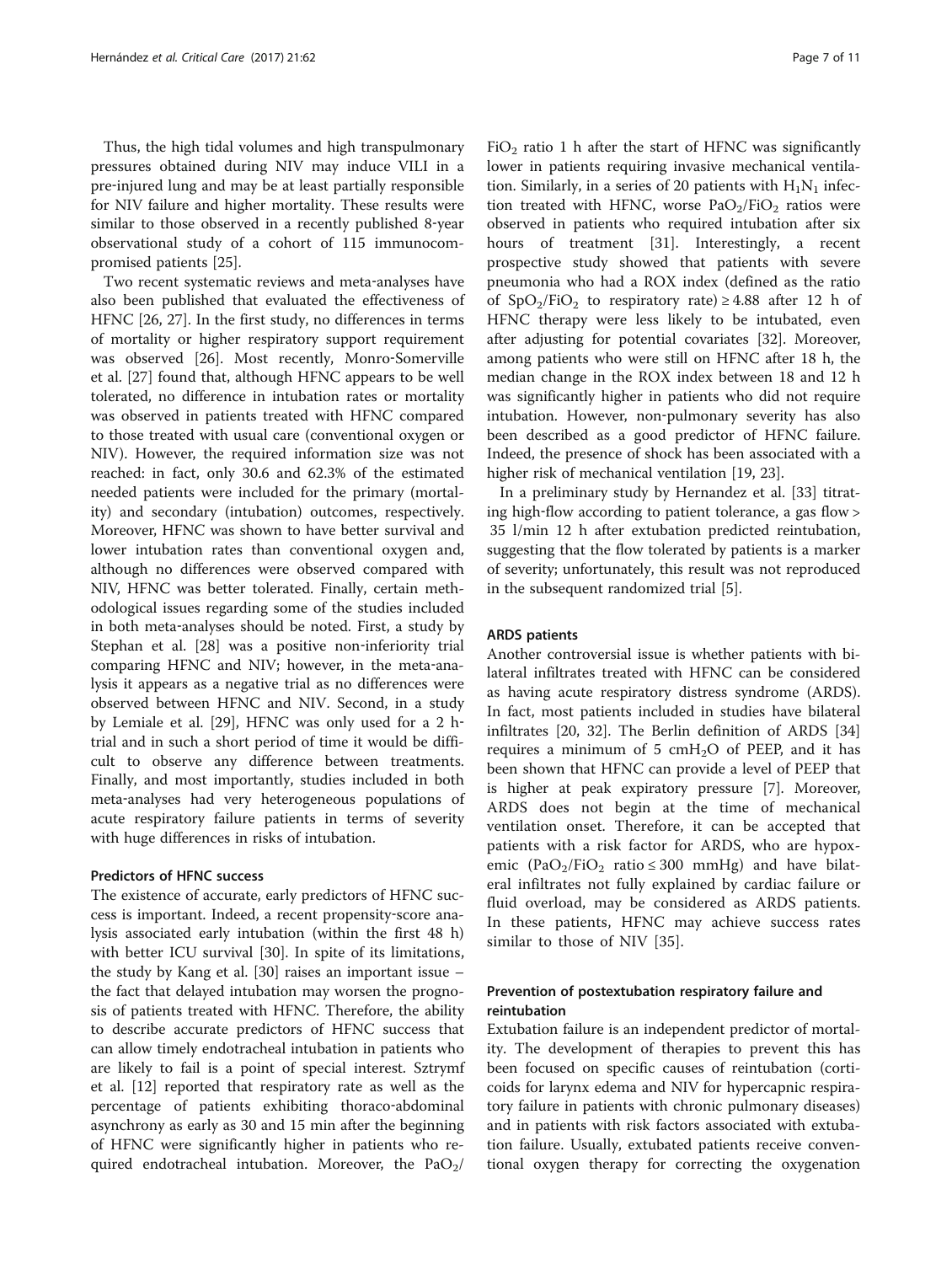impairment. This system provides low flow and does not guarantee the  $FiO<sub>2</sub>$ .

#### Low‐risk‐of‐reintubation patients

Two preliminary physiological studies comparing HFNC with conventional oxygen devices using a crossover design and during a short period of time after extubation have confirmed the consistent benefit of HFNC in terms of overall comfort. Rittayamai et al. [\[15\]](#page-9-0) observed a decrease in respiratory rate and heart rate when comparing HFNC therapy at 35 l/min vs conventional oxygen devices at 6–10 l/min in 17 patients during a 30 min period. In contrast, Tiruvoipati et al. [[36\]](#page-10-0) found no change in these physiological variables when comparing 30 l/min delivered through HFNC or 15 l/min through a high flow face mask. Shortly after this study, the first RCT comparing HFNC with conventional oxygen devices after extubation was published [\[37\]](#page-10-0). The study included patients with acute respiratory failure due to pneumonia and trauma who were mechanically ventilated for a mean of almost five days before extubation. In these patients, the use of HFNC was associated with better comfort, better oxygenation, fewer desaturations and interface displacements, and a lower reintubation rate.

Postoperative patients remain an important subgroup of patients with some differences related to the response to HFNC. The effectiveness of HFNC therapy during the extubation period in postoperative patients remains controversial; most studies on this issue have included patients after cardiothoracic surgery. Parke et al. [[38](#page-10-0)] included a non‐selected population of cardiac surgery patients with mild to moderate acute respiratory failure, observing that HFNC patients more frequently succeeded and could be weaned to conventional oxygen devices. In contrast, in patients randomized to conventional oxygen devices, acute respiratory failure was more likely to worsen and escalation to NIV or HFNC required. Corley et al. [[39\]](#page-10-0) included a population of cardiac surgery patients with body mass index  $(BMI) \ge 30$ who were randomly assigned to prophylactic HFNC therapy or conventional oxygen devices after extubation. The authors did not observe any difference in atelectasis formation, oxygenation, respiratory rate, or dyspnea. Finally, the BiPOP study [[28\]](#page-9-0), a multicenter, non-inferiority RCT, compared HFNC and NIV for preventing or resolving acute respiratory failure after cardiothoracic surgery. Three different types of patient were eligible: patients who failed after a spontaneous breathing trial; patients who succeeded but had a preexisting risk factor for postoperative acute respiratory failure (BMI > 30, left ventricular ejection fraction < 40%, and failure of previous extubation); and patients who succeeded after a spontaneous breathing trial but then failed extubation (defined as at least one of the following:  $PaO<sub>2</sub>/FiO<sub>2</sub>$  <

300, respiratory rate > 25 bpm for at least 2 h, and use of accessory respiratory muscles or paradoxical respiration). After randomizing more than 800 patients, HFNC therapy did not increase the rate of treatment failure (defined as reintubation, switch to the other study treatment, or premature treatment discontinuation at the patient's request or due to an adverse event). Therefore, as HFNC therapy did not worsen outcomes, may be easier to administer, and requires lower nursing workload, the authors concluded that the results supported the use of HFNC in this subset of patients. Certain questions remain unanswered, however, such as the optimal flow and the subset of patients who would benefit the most from HFNC therapy.

Recently, Hernandez et al. [\[1](#page-9-0)] reported a multicenter randomized trial analyzing the effect of HFNC compared to conventional oxygen therapy in a population of low‐ risk-of-reintubation patients. In the study, the authors aimed to evaluate whether high flow oxygen therapy after planned extubation would reduce the need for reintubation compared with standard oxygen therapy. The all-cause reintubation within 72 h was lower in the high flow group (4.9 vs 12.2%). This difference was mainly attributable to a lower incidence of respiratory‐related reintubations in the high flow group (1.5% vs 8.7%). The main benefit was observed on reducing reintubation secondary to hypoxemia and inability to clear secretions. These results agree with those obtained by Maggiore et al. [\[37](#page-10-0)].

The authors classified patients according to the criteria for risk of reintubation. They did not use the type of respiratory failure considering that the aim was to obtain the preventive effects of HFNC and not treatment once the failure was present. It is currently unclear how to identify at risk patients for extubation failure. Previous trials, like that of Thille et al. [\[40](#page-10-0)], have tried to identify the underlying risks of extubation outcome. In keeping with these studies, this trial included 10 risk factors, which can clearly select a low risk population.

#### High‐risk‐of‐reintubation patients

Simultaneously, Hernandez et al. [\[5](#page-9-0)] compared HFNC with NIV in patients at high risk for reintubation in a non‐inferiority trial. While studies have suggested that prophylactic NIV could prevent postextubation respiratory failure, they appear inconsistent with regard to reintubation. However, Thille et al. [[40](#page-10-0)] added new data supporting the benefit of NIV for this indication. In a general population of critical patients use of NIV has not been proved, for that reason in the low-risk group HFNC was compared to conventional oxygen therapy [\[1](#page-9-0)].

This study confirmed that the reintubation rate was non‐inferior in the HFNC group compared to the NIV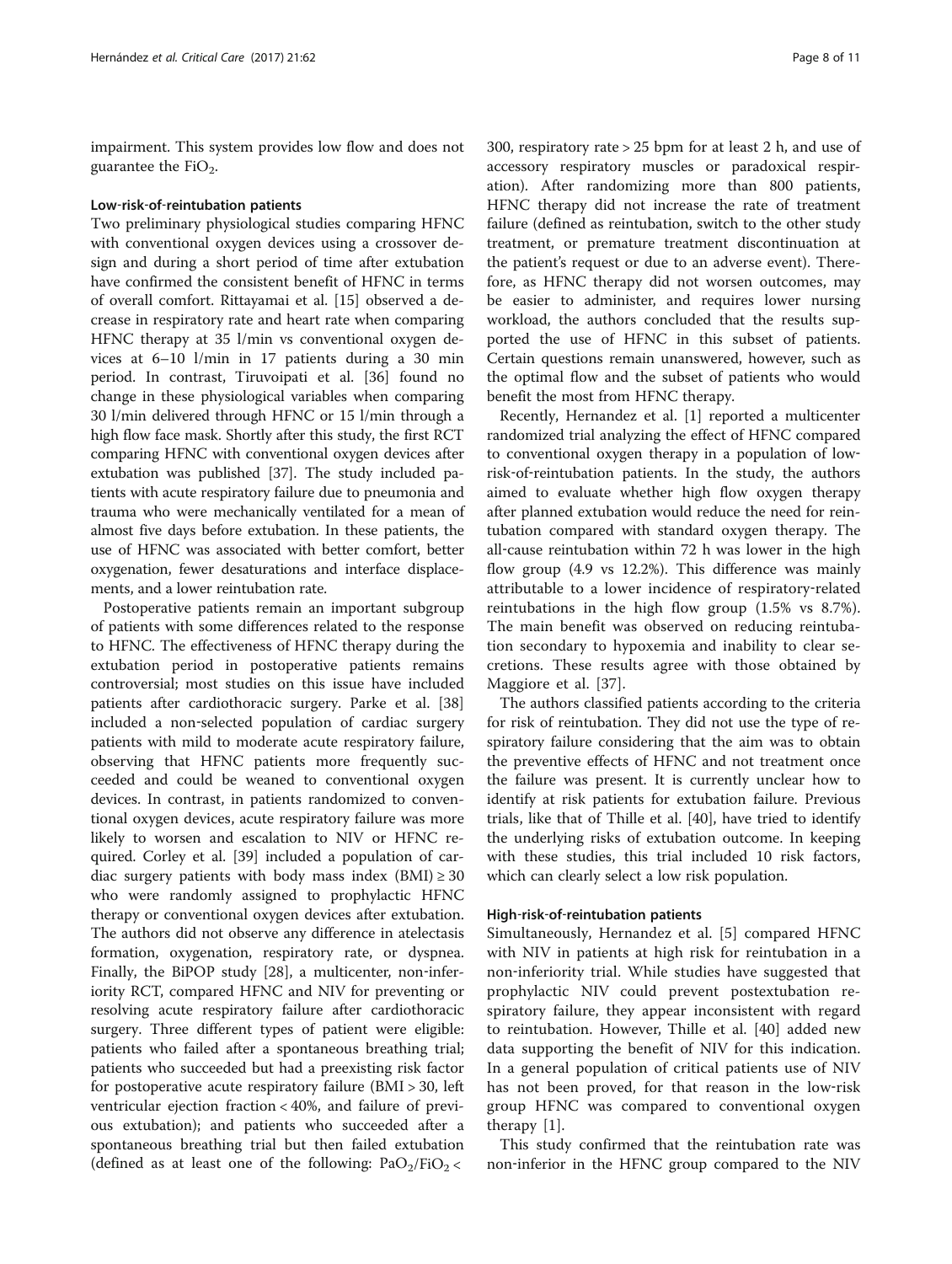group within 72 h (22.8% vs 19.1%). For postextubation respiratory failure, the authors reported a lower rate in the HFNC group compared to the NIV group (26.9% vs 39.8%), suggesting that the postextubation respiratory failure rate could be even higher in the NIV group. This surprising result was explained by the significantly higher adverse event rate in the NIV group (43% vs 0%), mainly discomfort and subsequent early withdrawal of the therapy (mean real time under NIV 14 h, instead of the 24 h per protocol). This increased postextubation respiratory failure rate was not correlated with the reintubation rate, supporting a possible role of discomfort in NIV patients as the reason for the postextubation respiratory failure. In addition, the length of hospital stay was significantly reduced in the HFNC group [[5\]](#page-9-0).

#### Facilitating weaning in tracheostomized patients

Weaning of tracheostomy patients is still a challenge. To our knowledge, only one randomized trial has included high flow therapy in the protocol [\[41\]](#page-10-0). This was a singlecenter study including 181 critically ill tracheostomy patients who were randomized to have the tracheal cuff deflated or not during spontaneous breathing trials. All patients received high‐flow conditioned oxygen therapy through a direct tracheostomy connection to the maximum tolerated flow and conditioned up to 37 °C. Although that study was not specifically designed to assess the effectiveness of high flow through the trachea, the authors hypothesized that HFNC therapy may have some benefits in the weaning process of tracheostomy patients with a deflated tracheal cuff. Positive airway pressure may theoretically reduce microaspiration and, with a deflated cuff, a higher flow is conveyed through the pericannular space, allowing for better drainage of secretions.

#### Improving performance

Regarding the methodology used in the protocol by Hernandez et al. [[1\]](#page-9-0), HFNC was applied before extubation to prevent the entrance of dry and cold air into the patient's native airway from the start of treatment. Although this is speculative, it could play a major role in the early benefit that was found in the lower rate of upper airway obstruction (laryngeal edema requiring reintubation was not observed in the HFNC group).

Flow was titrated according to patient tolerance; initially set at 10 l/min and titrated upward in 5 l/min steps until patients experienced discomfort. Twelve hours after extubation, a steady state is usually obtained. In that low-riskof-reintubation study, authors observed a tolerated main gas flow of 31 l/min, a moderate flow as compared to the main flow tolerated in the high-risk-of-reintubation study (50 l/min), reinforcing the idea that under these conditions the flow tolerated is a marker of severity.

Another point of the protocol used by Hernandez et al. [[1\]](#page-9-0) deserves mention: patients who tolerated the spontaneous breathing trial were reconnected with the previous ventilator settings for rest and clinical evaluation of airway patency. Some preliminary studies suggest that spontaneous breathing trials could lead to mild respiratory muscle fatigue that could somehow influence extubation success. However, clinical evidence supporting this hypothesis is lacking.

After 24 h, high-flow therapy was stopped and, if necessary, patients received conventional oxygen therapy. Maggiore et al. [[37\]](#page-10-0) reported better results using high‐flow for 48 h after extubation, with some of the variables showing significant improvement after 24 continuous hours of application, suggesting that some time‐dependent effects could lead to improved performance of this therapy.

With this information in mind, clinicians should counterbalance efficacy and safety. On the one hand, the longer the duration of HFNC application, the greater the clinical efficacy. On the other hand, the longer the duration of HFNC, the greater the probability of delaying escalation of respiratory support when HFNC fails. In fact, as suggested by Kang et al. [[30](#page-9-0)], applying HFNC in patients with respiratory failure according to clinical response could lead to delayed intubation. This could be associated with a worse outcome, as has been shown with NIV. This may be possible because HFNC increases comfort, oxygenation and may disguise respiratory distress. The results by Hernandez et al. [\[1\]](#page-9-0), reinforce this idea; under a fixed 24‐hour protocol after extubation, the time to reintubation was not increased, whether compared to conventional oxygen therapy in the low‐risk‐of‐reintubation group or NIV in the high‐risk‐of‐reintubation group. A 24‐h limit probably helped physicians appreciate undertreated respiratory distress at an early stage and not delay reintubation. Nevertheless, the results confirmed that 24 h was enough to reduce the rate of reintubation.

HFNC does not delay reintubation under those conditions. This result can be attributed to the preventive intention, the fixed duration and to the predefined reintubation criteria.

## Conclusion

Delivery of heated and humidified oxygen at high flow rates through nasal cannulas is now widely used in adult patients. Its mechanisms of action and potential clinical benefits can help to improve the management of patients with acute respiratory failure or during the weaning phase. With the currently available evidence, several questions still remain unanswered; there is strong evidence for some clinical indications, but for other situations without that evidence decisions on HFNC treatment should be individualized in each particular situation and institution, taking into account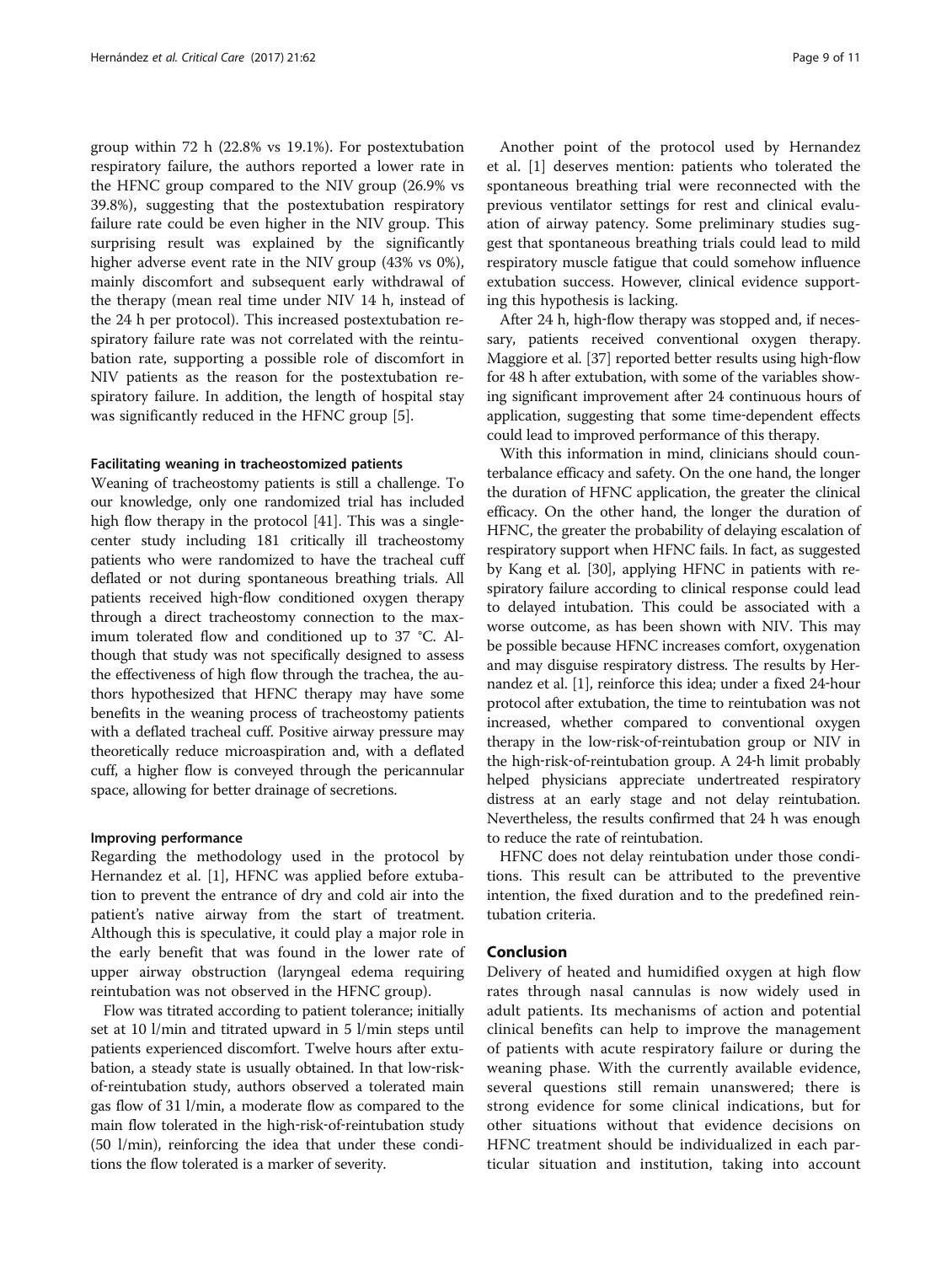<span id="page-9-0"></span>resources, and local and personal experience with all respiratory support therapies. However, HFNC therapy is an innovative and powerful technique that is currently changing the management of patients with respiratory failure.

#### Acknowledgements

The authors highlight the contributions of the Spanish Multidisciplinary Group of High Flow Supportive therapy in adults (HiSpaFlow).

#### Funding

Publication charges were funded by Fisher&Paykel.

#### Availability of data and materials

Not applicable.

#### Authors' contributions

All the authors made substantial contributions to the work and drafting or revising it critically for important intellectual content. All the authors gave their final approval to the version submitted for publication.

#### Competing interests

Fisher&Paykel support a post doctoral fellow in Medical Research at the Hospital del Mar Institute. OR and GH have travel expenses and GH has personal fees covered by Fisher&Paykel.

#### Consent for publication

Not applicable.

#### Ethics approval and consent to participate

Not applicable.

#### Author details

<sup>1</sup>Department of Critical Care Medicine, Virgen de la Salud University Hospital, Ave de Berber, 45005 Toledo, Spain. <sup>2</sup>Department of Critical Care Medicine, Vall d'Hebron University Hospital, 08035 Barcelona, Spain. <sup>3</sup>Instituto de Salud Carlos III, Ciber Enfermedades Respiratorias (Ciberes), Madrid, Spain.

#### Published online: 21 March 2017

#### References

- 1. Hernández G, Vaquero C, González P, et al. Effect of postextubation highflownasal cannula vs conventional oxygen therapy on reintubation in lowrisk patients. A randomized clinical trial. JAMA. 2016;315:1354–61.
- 2. Möller W, Celik G, Feng S, et al. Nasal high flow clears anatomical dead space in upper airway models. J Appl Physiol. 2015;118:1525–32.
- 3. Patel A, Nouraei SAR. Transnasal Humidified Rapid Insufflation Ventilatory Exchange (THRIVE): a physiological method of increasing apnoea time in patients with difficult airways. Anaesthesia. 2015;70:323–9.
- 4. Rudolf B, Hohenhorst W. Use of apneic oxygenation for the performance of pan-endoscopy. Otolaryngol Head Neck Surg. 2013;149:235–9.
- 5. Hernandez G, Vaquero C, Colinas L, et al. High flow conditioned oxygen therapy for prevention of reintubation in critically il patients at high risk for extubation failure: a multicenter randomised controlled trial. JAMA. 2016; 316:1565–74.
- 6. Parke RL, McGuinness SP. Pressures delivered by nasal high flow oxygen during all phases of the respiratory cycle. Respir Care. 2013;58:1621–4.
- 7. Parke RL, Bloch A, McGuinness SP. Effect of very-high-flow nasal therapy on airway pressure and end-expiratory lung impedance in healthy volunteers. Respir Care. 2015;60:1397–403.
- 8. Riera J, Perez P, Cortes J, et al. Effect of high-flow nasal cannula and body position on end-expiratory lung volume: a cohort study using electrical impedance tomography. Respir Care. 2013;58:589–96.
- 9. Roca O, Perez-Teran P, Masclans JR, et al. Patients with New York Heart Association class III heart failure may benefit with high flow nasal cannula supportive therapy: high flow nasal cannula in heart failure. J Crit Care. 2013;28:741–6.
- 10. Roca O, Riera J, Torres F, et al. High-flow oxygen therapy in acute respiratory failure. Respir Care. 2010;55:408–13.
- 11. Sztrymf B, Messika J, Mayot T, et al. Impact of high-flow nasal cannula oxygen therapy on intensive care unit patients with acute respiratory failure: a prospective observational study. J Crit Care. 2012;27:324e9–324e13.
- 12. Sztrymf B, Messika J, Bertrand F, et al. Beneficial effects of humidified high flow nasal oxygen in critical care patients: a prospective pilot study. Intensive Care Med. 2011;37:1780–6.
- 13. Frat JP, Brugiere B, Ragot S, et al. Sequential application of oxygen therapy via high-flow nasal cannula and noninvasive ventilation in acute respiratory failure: an observational pilot study. Respir Care. 2015;60:170–8.
- 14. Schwabbauer N, Berg B, Blumenstock G, et al. Nasal high-flow oxygen therapy in patients with hypoxic respiratory failure: effect on functional and subjective respiratory parameters compared to conventional oxygen therapy and non-invasive ventilation (NIV). BMC Anesthesiol. 2014;14:66–73.
- 15. Rittayamai N, Tscheikuna J, Praphruetkit N, et al. Use of high-flow nasal cannula for acute dyspnea and hypoxemia in the emergency department. Respir Care. 2015;60:1377–82.
- 16. Lenglet H, Sztrymf B, Leroy C, et al. Humidified high flow nasal oxygen during respiratory failure in the emergency department: feasibility and efficacy. Respir Care. 2012;57:1873–8.
- 17. Schlapbach LJ, Schaefer J, Brady AM, et al. High-flow nasal cannula (HFNC) support in interhospital transport of critically ill children. Intensive Care Med. 2014;40:592–9.
- 18. Parke RL, McGuinness SP, Eccleston ML. A preliminary randomized controlled trial to assess effectiveness of nasal high-flow oxygen in intensive care patients. Respir Care. 2011;56:265–70.
- 19. Roca O, de Acilu MG, Caralt B, et al. Humidified high flow nasal cannula supportive therapy improves outcomes in lung transplant recipients readmitted to the intensive care unit because of acute respiratory failure. Transplantation. 2015;99:1092–8.
- 20. Frat JP, Thille AW, Mercat A, et al. High-flow oxygen through nasal cannula in acute hypoxemic respiratory failure. N Engl J Med. 2015;372:2185–96.
- 21. Patel BK, Wolfe KS, Pohlman AS, et al. Effect of noninvasive ventilation delivered by helmet vs face mask on the rate of endotracheal intubation in patients with acute respiratory distress syndrome: a randomized clinical trial. JAMA. 2016;315:2435–41.
- 22. Liu O, Gao Y, Chen R, et al. Noninvasive ventilation with helmet versus control strategy in patients with acute respiratory failure: a systematic review and meta-analysis of controlled studies. Crit Care. 2016;20:265–79.
- 23. Frat JP, Ragot S, Girault C, et al. Effect of non-invasive oxygenation strategies in immunocompromised patients with severe acute respiratory failure: a post-hoc analysis of a randomised trial. Lancet Respir Med. 2016;4:646–52.
- 24. Carteaux G, Millán-Guilarte T, De Prost N, et al. Failure of noninvasive ventilation for de novo acute hypoxemic respiratory failure: role of tidal volume. Crit Care Med. 2016;44:282–90.
- 25. Coudroy R, Jamet A, Petua P, et al. High-flow nasal cannula oxygen therapy versus noninvasive ventilation in immunocompromised patients with acute respiratory failure: an observational cohort study. Ann Intensive Care. 2016;6: 45–56.
- 26. Maitra S, Som A, Bhattacharjee S, et al. Comparison of high-flow nasal oxygen therapy with conventional oxygen therapy and noninvasive ventilation in adult patients with acute hypoxemic respiratory failure: A meta-analysis and systematic review. J Crit Care. 2016;35:138–44.
- 27. Monro-Somerville T, Sim M, Ruddy J, et al. The effect of high-flow nasal cannula oxygen therapy on mortality and intubation rate in acute respiratory failure: a systematic review and meta-analysis. Crit Care Med. 2016. Sept 8. Epub ahead of print.
- 28. Stéphan F, Barrucand B, Petit P, et al. High-flow nasal oxygen vs noninvasive positive airway pressure in hypoxemic patients after cardiothoracic surgery. JAMA. 2015;313:2331–9.
- 29. Lemiale V, Mokart D, Mayaux J, et al. The effects of a 2-h trial of high-flow oxygen by nasal cannula versus Venturi mask in immunocompromised patients with hypoxemic acute respiratory failure: a multicenter randomized trial. Crit Care. 2015;19:380–8.
- 30. Kang BJ, Koh Y, Lim CM, et al. Failure of high-flow nasal cannula therapy may delay intubation and increase mortality. Intensive Care Med. 2015;41: 623–32.
- 31. Rello J, Pérez M, Roca O, et al. High-flow nasal therapy in adults with severe acute respiratory infection: a cohort study in patients with 2009 influenza A/ H1N1v. J Crit Care. 2012;27:434–9.